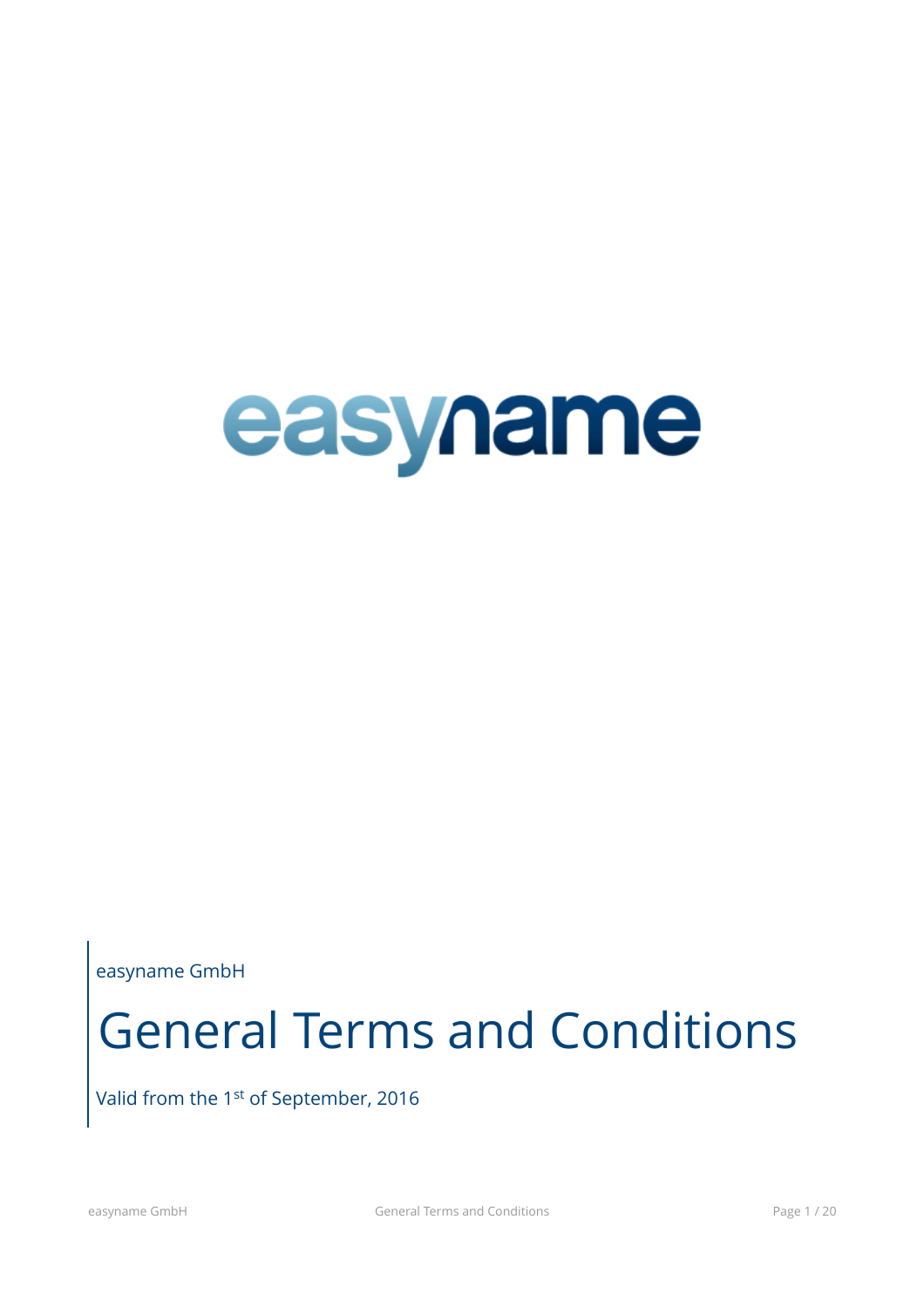# **Table of Contents**

| 8.3. Particularities with regard to withdrawal from Domain registrations (except .at Domains) 13  |  |
|---------------------------------------------------------------------------------------------------|--|
|                                                                                                   |  |
|                                                                                                   |  |
|                                                                                                   |  |
|                                                                                                   |  |
|                                                                                                   |  |
| 11.3. Special provisions for generic Domain extensions (e.g. .com, .net, .org, .info, .biz, .name |  |
|                                                                                                   |  |
|                                                                                                   |  |
|                                                                                                   |  |
|                                                                                                   |  |
|                                                                                                   |  |
|                                                                                                   |  |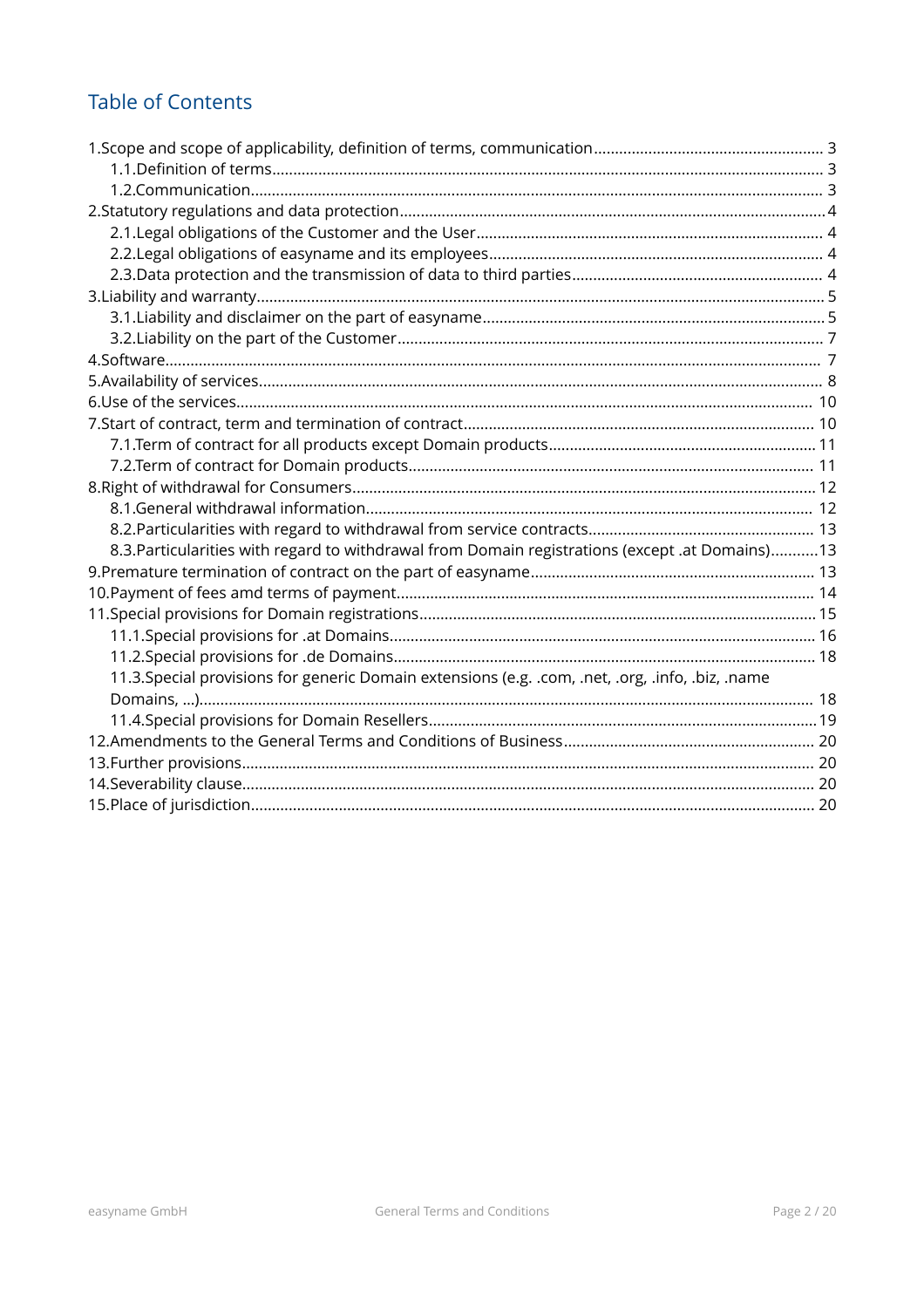**Please note:** These general terms and conditions are just a translation of the German original. This translation of the original AGB (Allgemeine Geschäftsbedingungen) has been prepared for your convenience and as a service to our customers. The only applicable version is the original German AGB.

# <span id="page-2-2"></span>1. Scope and scope of applicability, definition of terms, communication

The General Terms and Conditions of Business of easyname GmbH (hereinafter referred to as easyname) shall apply for all services rendered and deliveries made to the Customer by easyname. They shall also apply for all future business transactions, even where no express reference is made to such. easyname shall conclude contracts or accept orders to this effect solely on the basis of these General Terms and Conditions of Business and Delivery.

## <span id="page-2-1"></span>1.1. Definition of terms

| Customer             | The natural or legal person who forwards orders and contracts to easyname,<br>concludes said orders and contracts and in whose name the easyname<br>account is registered. The account holder is also the invoice recipient. |
|----------------------|------------------------------------------------------------------------------------------------------------------------------------------------------------------------------------------------------------------------------|
| <b>Domain Holder</b> | The natural or legal person who is registered as the holder of the Domain.<br>The Domain Holder is the owner of the Domain.                                                                                                  |
| <b>User</b>          | The natural person who uses the services offered by easyname. A User can<br>be a third party authorised by the Customer.                                                                                                     |

## <span id="page-2-0"></span>1.2. Communication

The communication between the Customer and easyname shall be solely by way of e-mail to the e-mail address provided (except for support requests). easyname shall inform the Customer of any alterations, improvements, maintenance work, contract renewals, expiration of contract, problems with automatic payments, security issues, [and] software updates, ... strictly by e-mail. The Customer shall ensure that a valid e-mail address, which is also checked on a regular basis, is provided at all times. Written information shall be deemed to have been duly delivered if it was sent to the e-mail address listed at that time, irrespective of whether the e-mail was duly received by the recipient.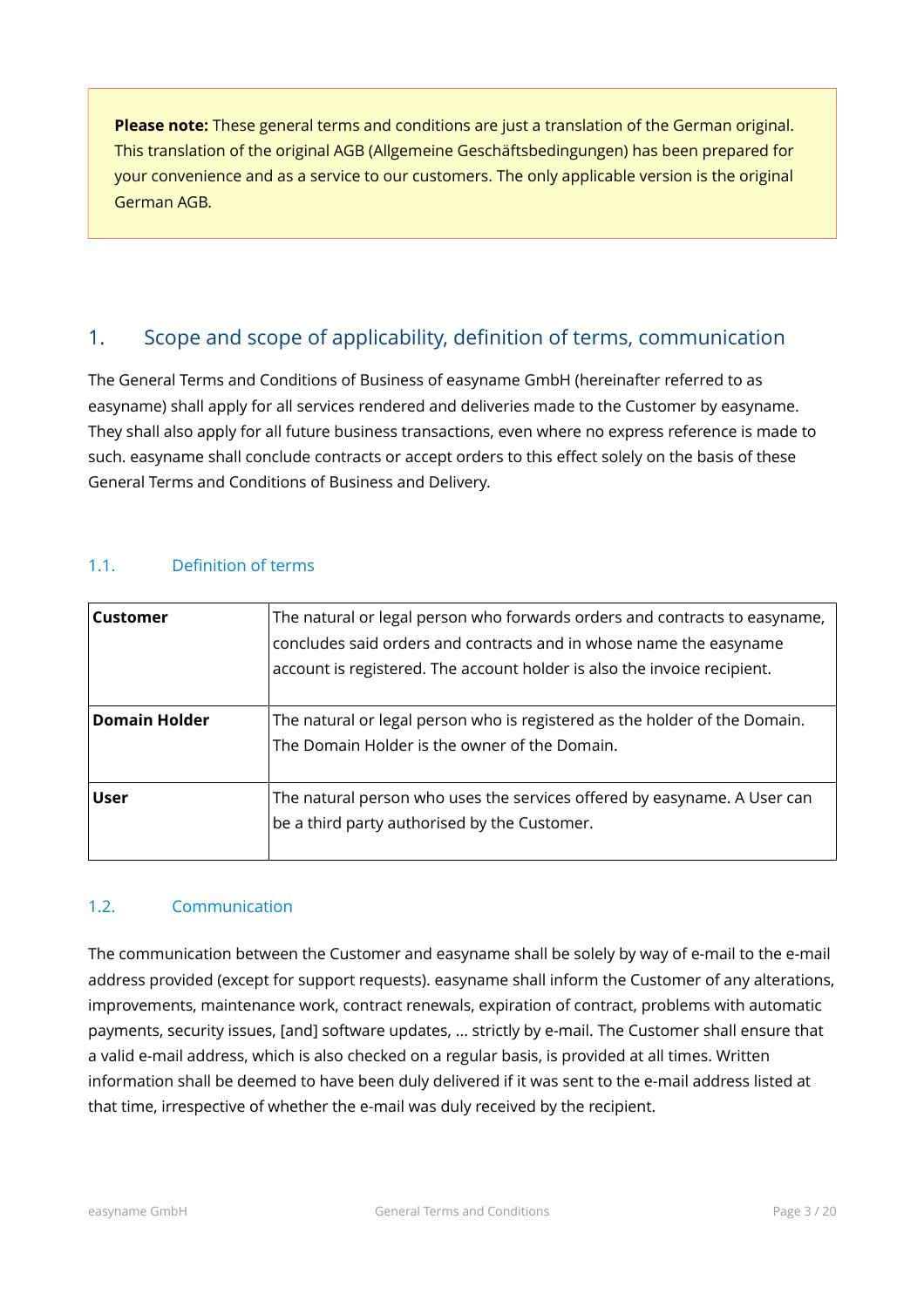# <span id="page-3-3"></span>2. Statutory regulations and data protection

## <span id="page-3-2"></span>2.1. Legal obligations of the Customer and the User

The Customer and the User shall be expressly obligated to observe the relevant statutory provisions, in particular those of the Telecommunications Act (TA). It shall, in particular, not be permissible to forward any messages that compromise public order and security or morals, breach laws, or grossly harass or frighten other Users. Any detected breaches of law are to be reported to easyname, where possible.

The Customer shall be obligated to comply with the Austrian and international statutory regulations when using the services offered by easyname, to also impose this obligation on its contract partners and authorised Users, and to take all technical and organisational measures possible to prohibit the illegal use of the services offered.

Express reference is made to the regulations of the Pornography Law, Prohibition Law and the relevant provisions of the Penal Code, according to which the transmission, dissemination and exhibition of certain content is subject to statutory restrictions. The Customer shall be obligated to observe these statutory regulations and to assume the sole responsibility for compliance with said regulations vis-àvis any and all parties.

Services may only be purchased by persons of legal age.

#### <span id="page-3-1"></span>2.2. Legal obligations of easyname and its employees

On the basis of the TA, the employees of easyname shall be obligated to comply with the Data Protection Act and are bound to professional discretion under the terms of the TA.

## <span id="page-3-0"></span>2.3. Data protection and the transmission of data to third parties

easyname shall take all measures that are in accordance with the latest technological standards, tried and tested, and customary in the market to protect the data stored with easyname; easyname shall, however, not be held responsible should someone manage to gain illegal access to said data and use it for other purposes.

#### What data does easyname store?

easyname stores the title, first name, last name, company, address, town, e-mail address, telephone and fax numbers as the Customer's master data, and all other disclosed data that is necessary for use, as well as payment methods, and records all payments received as well as all amounts invoiced. Master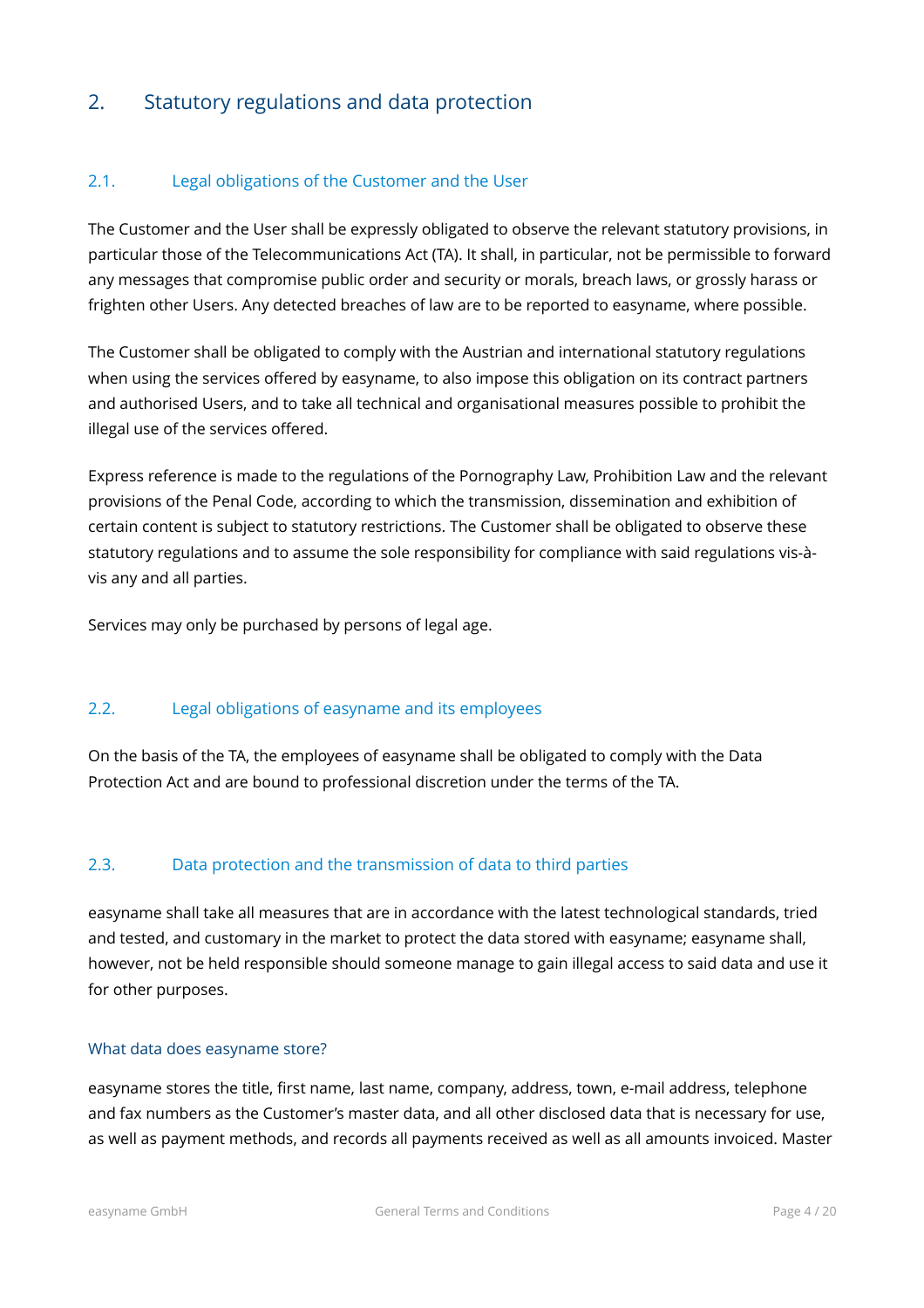data processing is EDP-supported.

easyname shall be entitled to store and analyse any and all connection data, in particular source and destination IP, and all other logs for analysis for billing purposes as well as for the protection of its own computers and third-party computers. Furthermore, this data may be used to rectify technical defects.

In the event that payment is made by credit card, the Customer hereby consents to all billing data being forwarded to the respective payment service provider in the form required for billing purposes and to said data also being stored and used for the processing of future payments. The stored credit card details may be deleted at any time, whereby the right for easyname to use said data in the future shall also expire. Credit card details shall be stored solely with authorised billing partners.

Where payment is made using other methods that require (intermediate) storage of data, the Customer shall give its express permission for said data to be stored, automatically processed and forwarded to the extent necessary.

## What data does easyname forward to third parties?

For registration to succeed, the Domain Holder's details must be forwarded to the Registry of the respective top level Domain and to those partners authorised to register easyname Domains. This data shall be stored, either in whole or in part, in publicly accessible WHOIS databases. Registries shall be entitled to check this data for accuracy and, where necessary, to block Domains.

easyname shall not forward any Customer data to third parties for advertising purposes.

#### Does easyname check data that has been uploaded onto the web servers?

Uploaded files on easyname servers are not automatically analysed in terms of content; where a limit is exceeded, easyname shall reserve the right to analyse file names and extensions.

## <span id="page-4-1"></span>3. Liability and warranty

## <span id="page-4-0"></span>3.1. Liability and disclaimer on the part of easyname

easyname shall only be liable for intent or the grossly negligent conduct of its employees towards Consumers. Liability for damages due to slight negligence only shall be excluded.

easyname offers its services with a view to providing the highest possible degree of diligence, reliability and availability. Above and beyond the obligation to exercise due care, easyname can, however, not provide any guarantee that the services will be accessible without interruption, that the required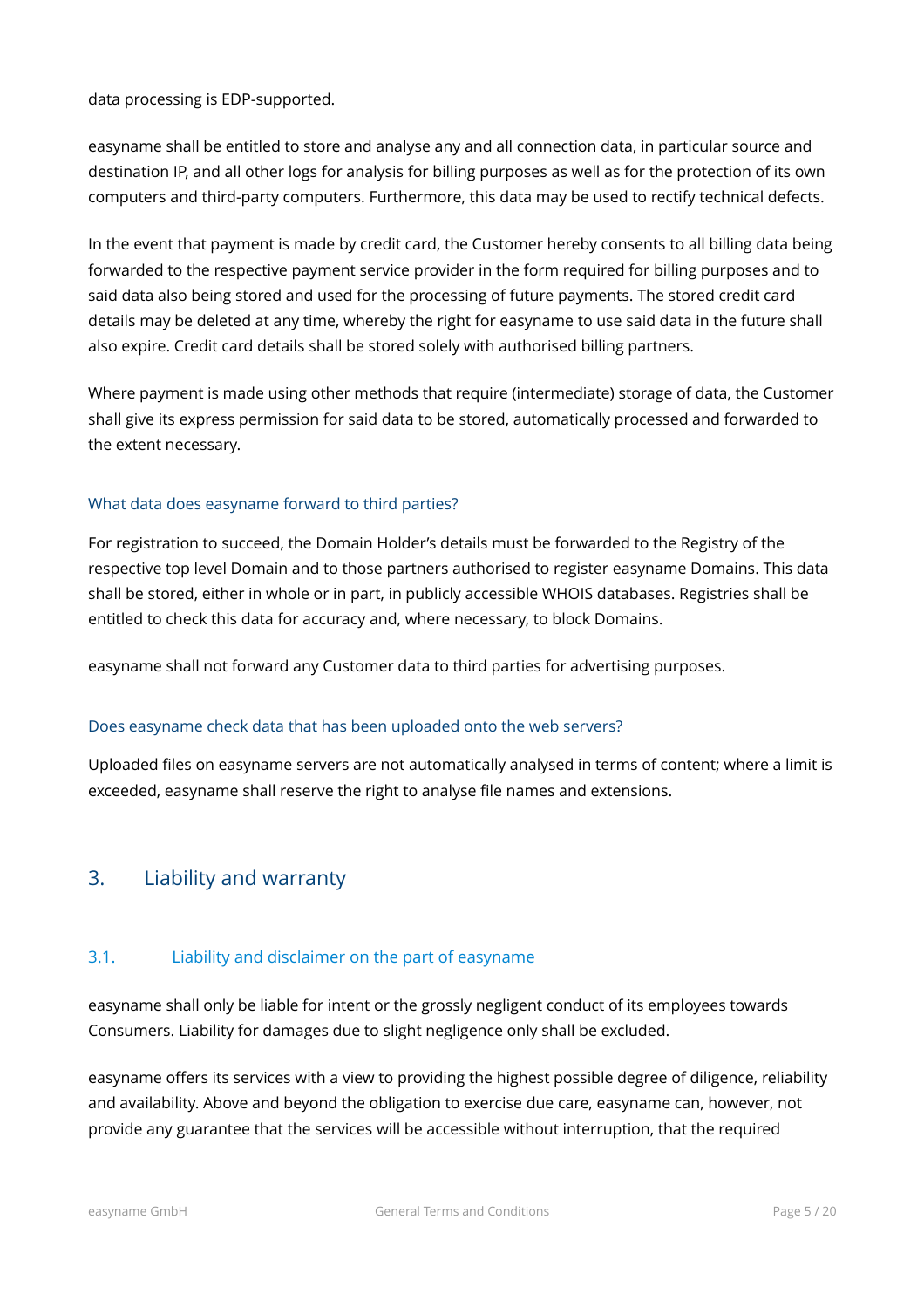connections can be established at all times, or that stored data will be retained under all circumstances (e.g. back-ups). The User is expressly advised that, even when the greatest possible care is taken, no data can be absolutely secure; in light of this, the Customer shall, in particular, ensure that its data has undergone a recent back-up.

easyname shall not be liable for the content, completeness, accuracy, etc. of transmitted or retrieved data, or for data that can be obtained through easyname.

In particular, easyname shall not be liable for damage and consequential damage to Customer data and software due to unauthorised access by third parties. The Customer shall be liable for damage suffered by the Customer, easyname or third parties which can be attributed to the inadequate protection or security of the password by the Customer.

easyname shall not be liable for damage where products that are advertised as "available" or "free" cannot be provided for whatever reason. This shall apply, in particular, for Domain names that are advertised as "free".

In the case of firewalls/VPN that are installed and/or checked by easyname, easyname shall, as a matter of principle, act with the utmost care, in line with the current state of technology. The Customer is, however, advised that it is impossible to guarantee the absolute safety of firewall systems.

easyname shall not be liable for any costs or loss of earnings on the part of the Customer in cases where it is necessary to suspend services. (See Section 5. Availability of services)

Certain services offered by easyname include an antivirus programme, which the Customer can deactivate in its e-mail account. easyname advises that no antivirus programme currently available on the market is able to offer absolute safety. This is due, among other things, to the multitude of viruses currently in circulation and the constant mutation of such. The User is therefore expressly advised that even verified e-mails may contain a virus. In light of this, the Customer shall, in particular, ensure that its data has undergone a recent back-up.

For all other services to supplied hardware and software, such as installation, functional upgrades, etc., easyname shall render the agreed services to the extent possible under the technical conditions provided by the Customer. easyname shall offer no guarantee that all of the Customer's functional requirements can be met with the provided components.

easyname shall not be liable to the Customer for the actions of other Customers or third parties within the network and shall assume no responsibility whatsoever for damage caused by other Customers or third parties to the Customer during network operations or due to network outages.

Liability for consequential damage and loss of profit shall be categorically excluded.

In case of liability, the Customer may only offset claims against counterclaims that are undisputed or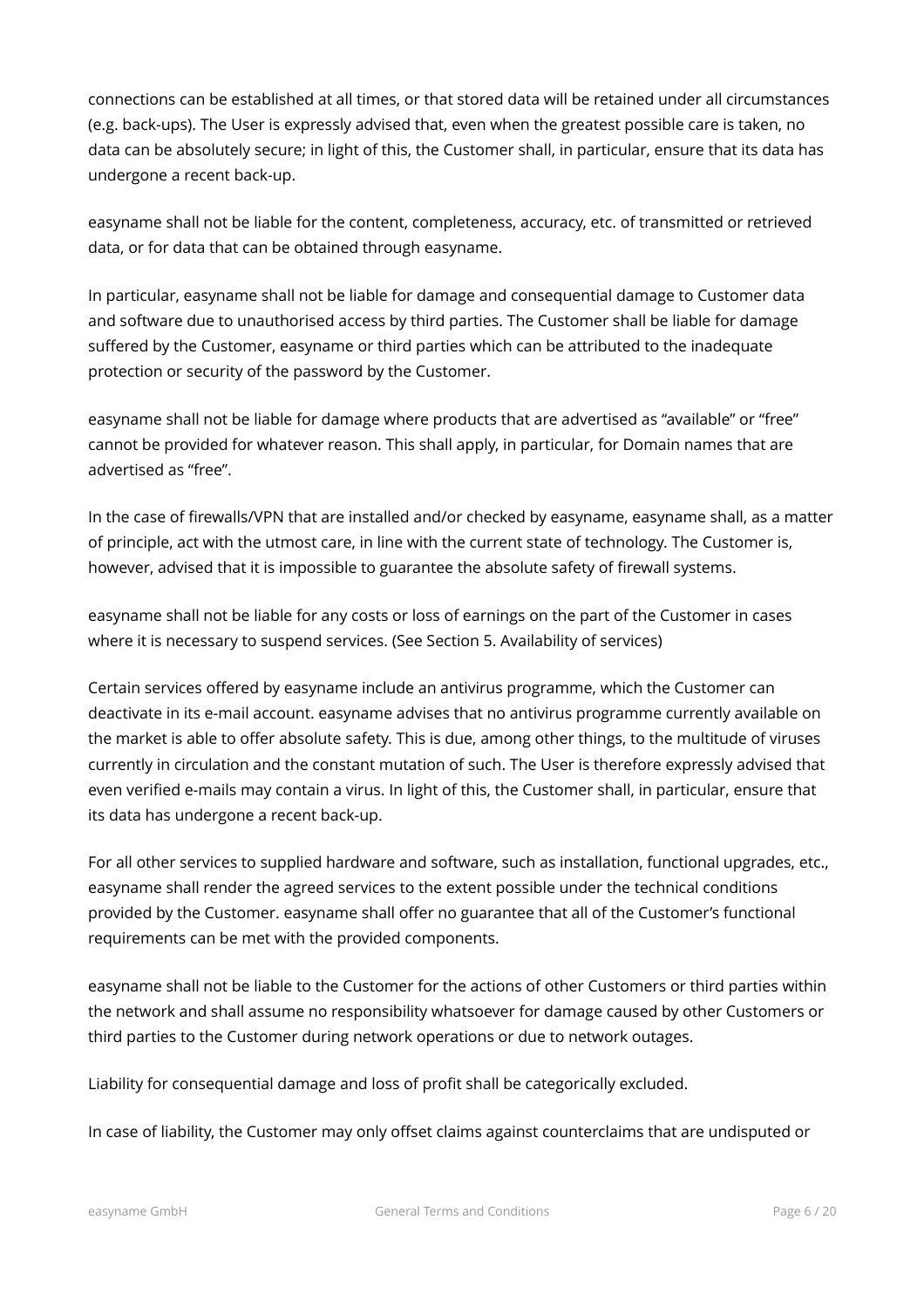have been legally established. The Customer shall only be entitled to assert a right of retention on grounds of undisputed or legally established counterclaims stemming from this contract.

The amount of liquidated damages shall not exceed  $\epsilon$  500. Alteration of the contract or a price reduction shall be mutually excluded.

## <span id="page-6-1"></span>3.2. Liability on the part of the Customer

The Customer and the User shall be obligated to indemnify easyname for any and all damage caused by messages and data put into circulation by them, in particular for private suits on grounds of libel (Section 111 Penal Code) or slander (Section 115 Penal Code), in proceedings in accordance with Media Law or Copyright Law.

The Customer shall be responsible for all activities, regardless of negligence or fault, and shall indemnify and hold easyname harmless from all damage incurred. In particular, easyname shall be entirely indemnified and held harmless from any and all due penalties, irrespective of type, and from the costs of adequate legal representation in this regard.

# <span id="page-6-0"></span>4. Software

When ordering software from third parties, the Customer confirms its acknowledgement of the specifications of this software. No liability in any form whatsoever shall be assumed for software that is classified as "public domain", "open source" or "shareware". The terms and conditions of use or any licencing arrangements specified by the author of this software must be observed.

easyname shall not provide any guarantee that the delivered software meets all of the Customer's requirements, unless such has been expressly stipulated in the contract, or that it works with other programmes and under all system configurations in the version selected by the Customer. Warranty shall be limited to reproducible defects in the programme function. The use of easyname services by third parties shall require the express written consent of easyname.

No guarantee, warranty or support shall be provided for "one-click applications" offered by third parties. When installing such software, the Customer shall be obligated to keep it up to date at all times. In case of breach, easyname shall be entitled to render those (parts of) websites that are affected inaccessible for safety reasons.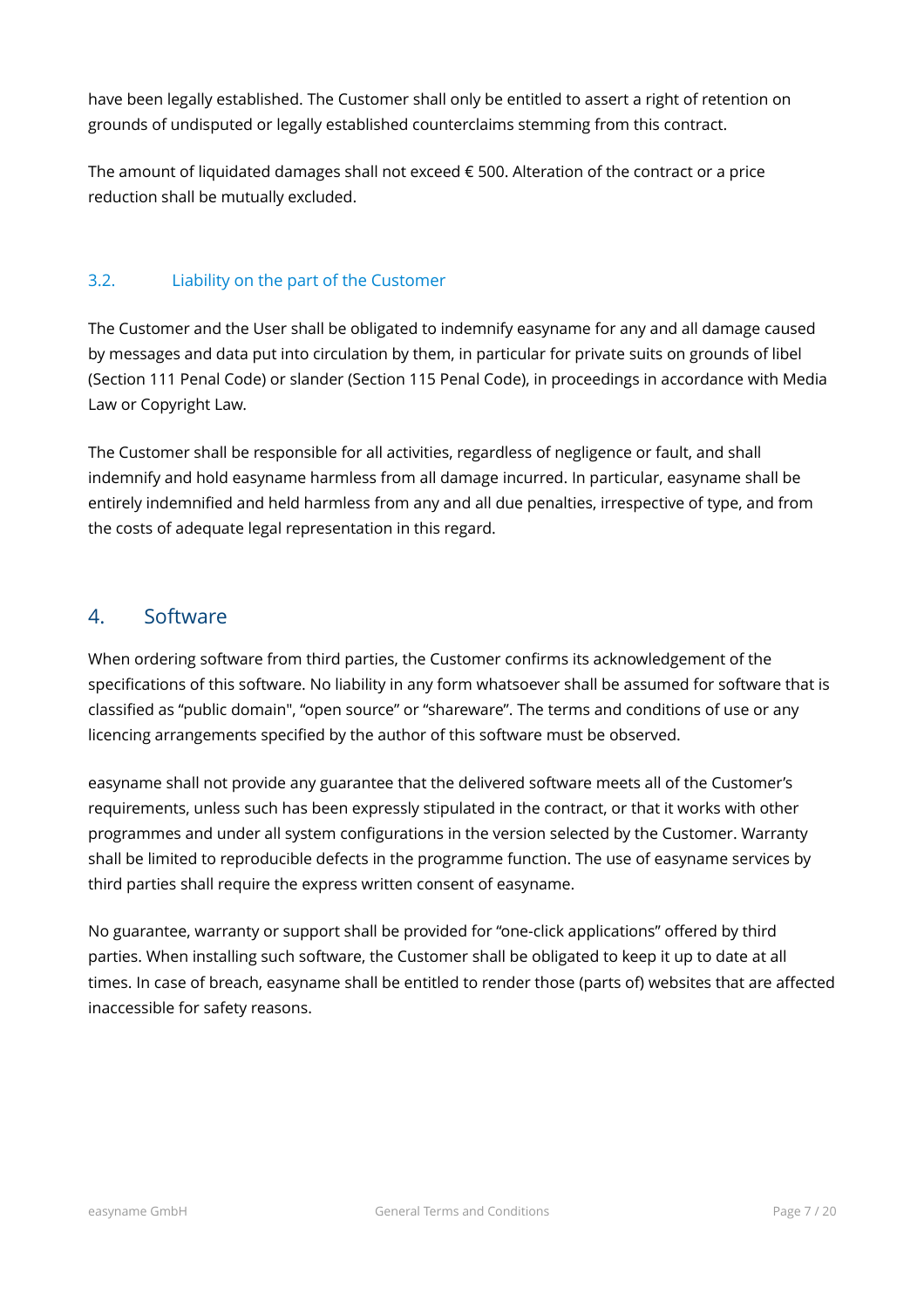# <span id="page-7-0"></span>5. Availability of services

#### Maintenance works

In order to maintain and guarantee the safety and availability of services, easyname shall carry out maintenance work, modifications or upgrades to the infrastructure as necessary. easyname shall endeavour, where possible, to carry out said works outside normal business hours, to keep the interruptions to the service as a result of such as brief as possible and to inform Customers in advance of any outages. Should the urgency of the work not allow for this, easyname shall reserve the right to carry out works without notifying the Customer in advance.

The Customer shall be obligated to ensure that the services used by it are running smoothly and errorfree, especially after essential web server updates, or to inform easyname in good time of any function that is not available.

#### Force majeure

If, due to force majeure, deliveries or services can only be rendered in part or not at all, the duty to perform shall be suspended or postponed for the duration of the incident. In such cases, liability on the part of easyname shall be excluded, unless easyname is guilty of gross negligence.

Incidents of force majeure shall include, without limitation, incidents such as fire, flood, earthquake, storm, lightning strike, epidemics, war, strikes or any other form of unrest, sabotage, failure to obtain official or private approvals or authorisations, provided that this cannot be attributed to dereliction of duty or default on the part of the contract partner applying for said approval or authorisation, amendments to the legal framework or changes on a political level, damage caused by animals (rodents, etc.), and all incidents that are beyond the direct official control of the contract partner concerned.

easyname shall, where technically and economically feasible, endeavour to restrict the impact of such incidents to a minimum.

## Attacks by third parties on the network infrastructure, in particular DDOS attacks

easyname shall reserve the right to temporarily deactivate services to Customers who are victims of third-party attacks, where the services to other Customers are adversely affected by said attack. easyname shall inform the Customer appropriately of the temporary suspension of services. Any costs incurred by the attack, e.g. overtime worked by easyname employees or third-party expenses incurred solely as a result of this, may be passed on to the Customer at the current list price.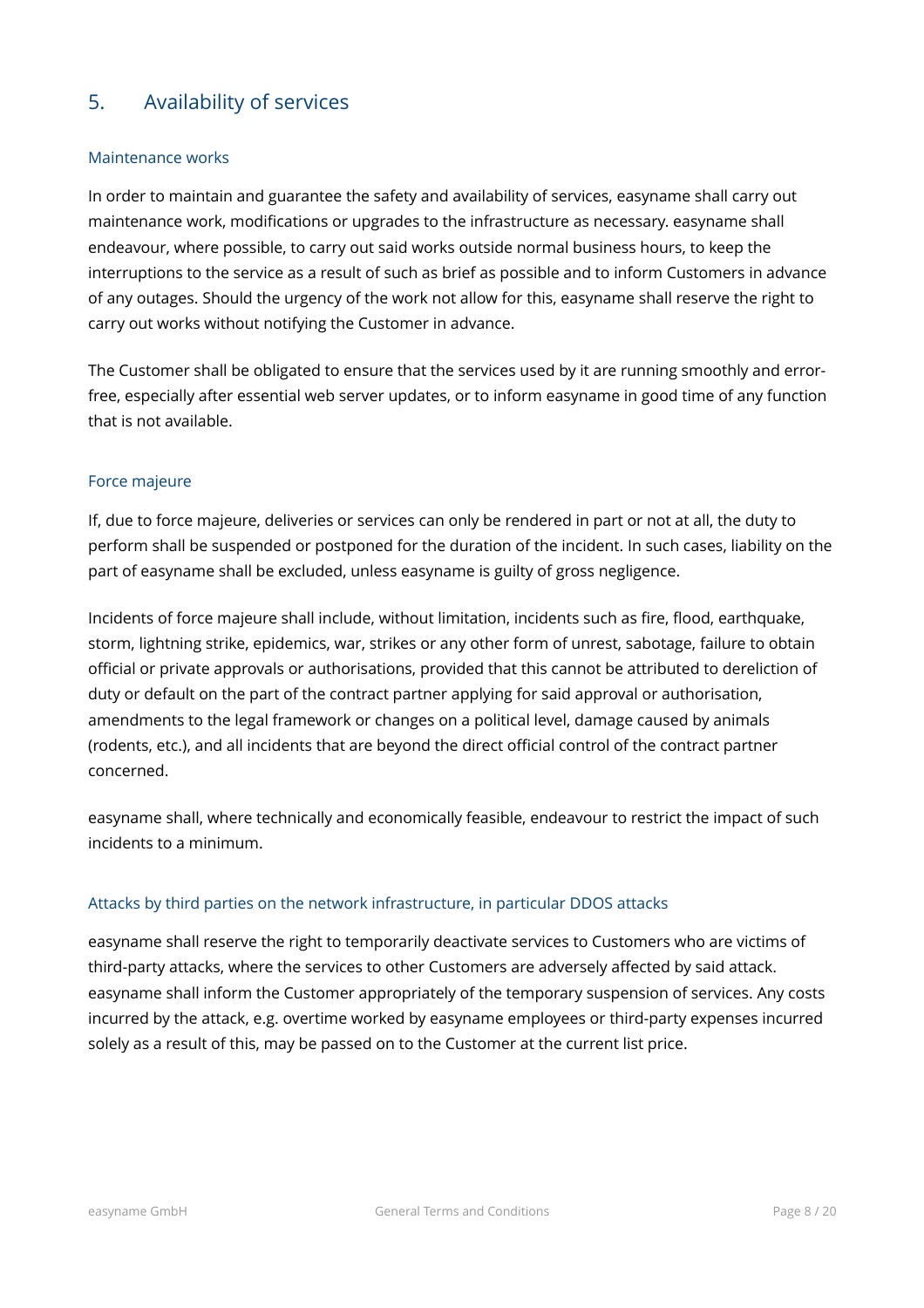#### Other reasons that could lead to a deactivation (blockage) of services

easyname shall be entitled to temporarily or permanently deactivate or cancel services and access to services:

- If such is necessary on grounds of a legally effective court or arbitration court decision that is enforceable in Austria, or on the order of a competent authority
- Where there is inadequate information about the Domain Holder or Customer data
- Upon failure to make due payments (see 'Payment of fees and terms of payment')
- Upon excessive and relatively inappropriate use of system resources, where other Customers or system components are adversely affected by such
- Upon non-compliance with product specifications
- Where there is a negative credit balance on the account (see 'Payment of fees and terms of payment')
- Where there are security lapses in the Customer software on the web server (e.g. out-of-date, unsafe Wordpress installation) (see 'Software' and 'Availability of services')
- Where there is reasonable doubt about the accuracy of the data provided by the Customer (fake data)
- Where payment for purchased products is retroactively cancelled
- Where it can be assumed that the purchased products are used for fraudulent activities (e.g. phishing sites)

easyname shall reserve the right to block individual, publicly accessible offers where statutory regulations, e.g. the Telecommunications Act, require such action.

#### Miscellaneous

Due to the fact that it is not within its own scope of influence, easyname cannot guarantee, in the event that a Domain is cancelled, that the Domain will actually be technically available until the end of the period in which services have been paid for.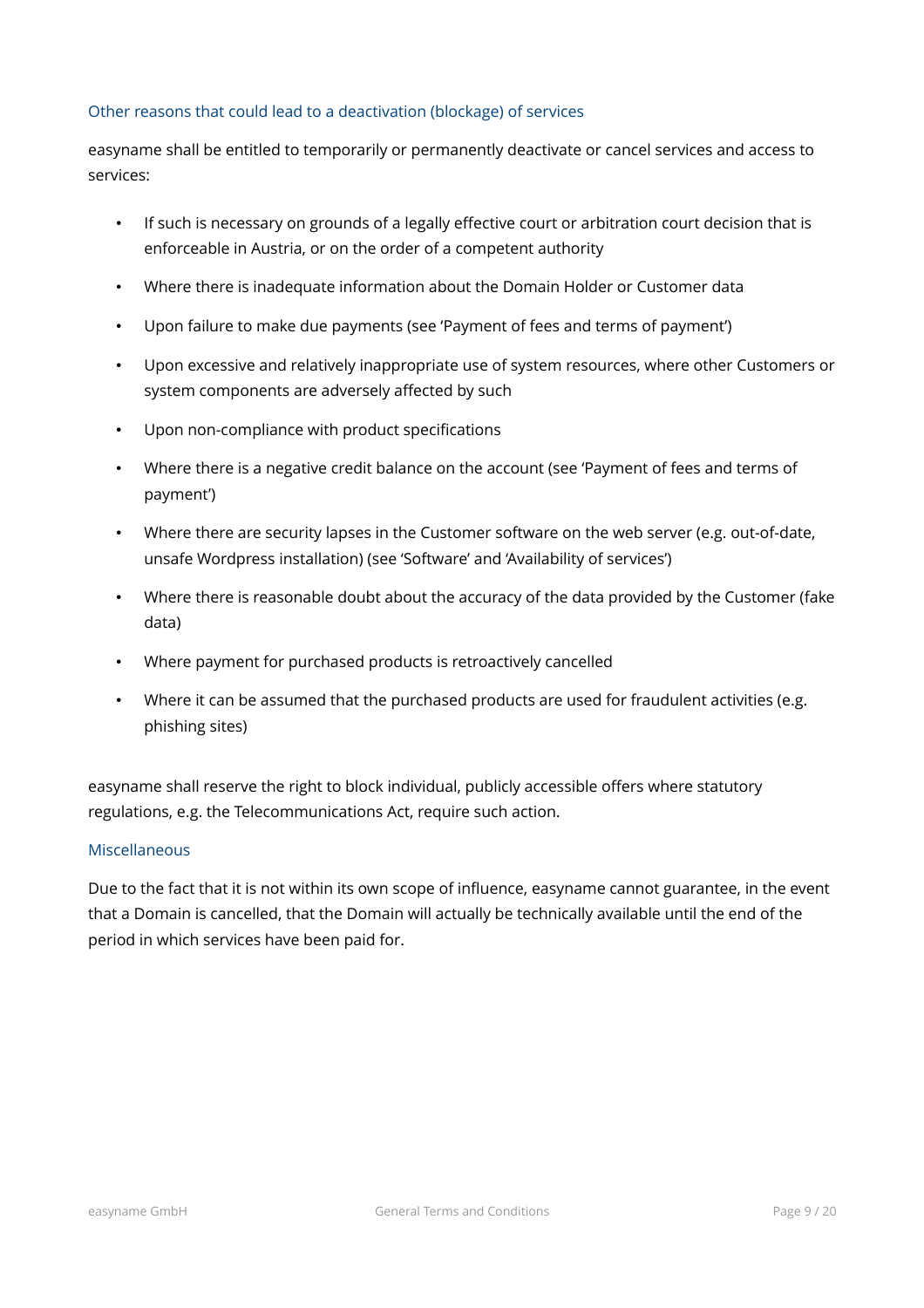## <span id="page-9-1"></span>6. Use of the services

The username agreed with the Customer, in combination with the password assigned either by easyname or by the Customer itself, shall enable access to the agreed range of services. The username and password are unique and clearly identify the Customer or User to easyname; both the Customer and the User shall, therefore, be obligated to keep the password secret.

When using easyname services, the Customer shall be obligated to observe netiquette and the fair-use principle, the standards of conduct to which Internet users worldwide voluntarily adhere (in particular, the prohibition of harassing or frightening other Users, the prohibition of mass e-mails, particularly with commercial or pornographic content – "spamming"). In the event of repeated breach, easyname shall be entitled to restrict the service concerned or to cancel the contract, whereby the Customer shall be charged for any and all expenses incurred for processing the complaints. For the protection of other Users, easyname shall reserve the right to equally distribute the available system resources.

Improper use of network services, irrespective of whether such consists in improper use of the system operated by easyname or of other Internet systems, shall entitle easyname to immediately withdraw access authorisation and to charge the Customer for the costs of localising, determining the scope of and rectifying the damage on the easyname system and on the other affected systems. easyname shall be further entitled to delete stored e-mails, news and other data belonging to the Customer.

easyname shall reserve the right to physically and/or logically disconnect Customers from the Internet, immediately and without warning, where there is a reasonable suspicion that the gateways of said Customers are being used for activities that endanger the safety or operation of either easyname or other computers. Costs incurred for the identification and tracking of the activities, the interruption of the connection and any repairs shall be charged to the Customer at the hourly rates normally charged by easyname at the time.

# <span id="page-9-0"></span>7. Start of contract, term and termination of contract

A contractual relationship between easyname and the Customer shall come into effect where easyname issues a written confirmation after an order has been placed via the online shop or a contract has been concluded, or upon commencement of the actual performance of the service (e.g. notification of User login and password, or set-up of a web space, or placement of necessary orders with third parties, etc.).

The Customer assures that the details stated by it on its person within the context of the offer to enter into a contract or the conclusion of the contract, and other contractually relevant circumstances, are complete and accurate. Upon request by easyname, the Customer shall provide evidence of said details. In case of breach, easyname shall be entitled to immediately suspend the contractual services.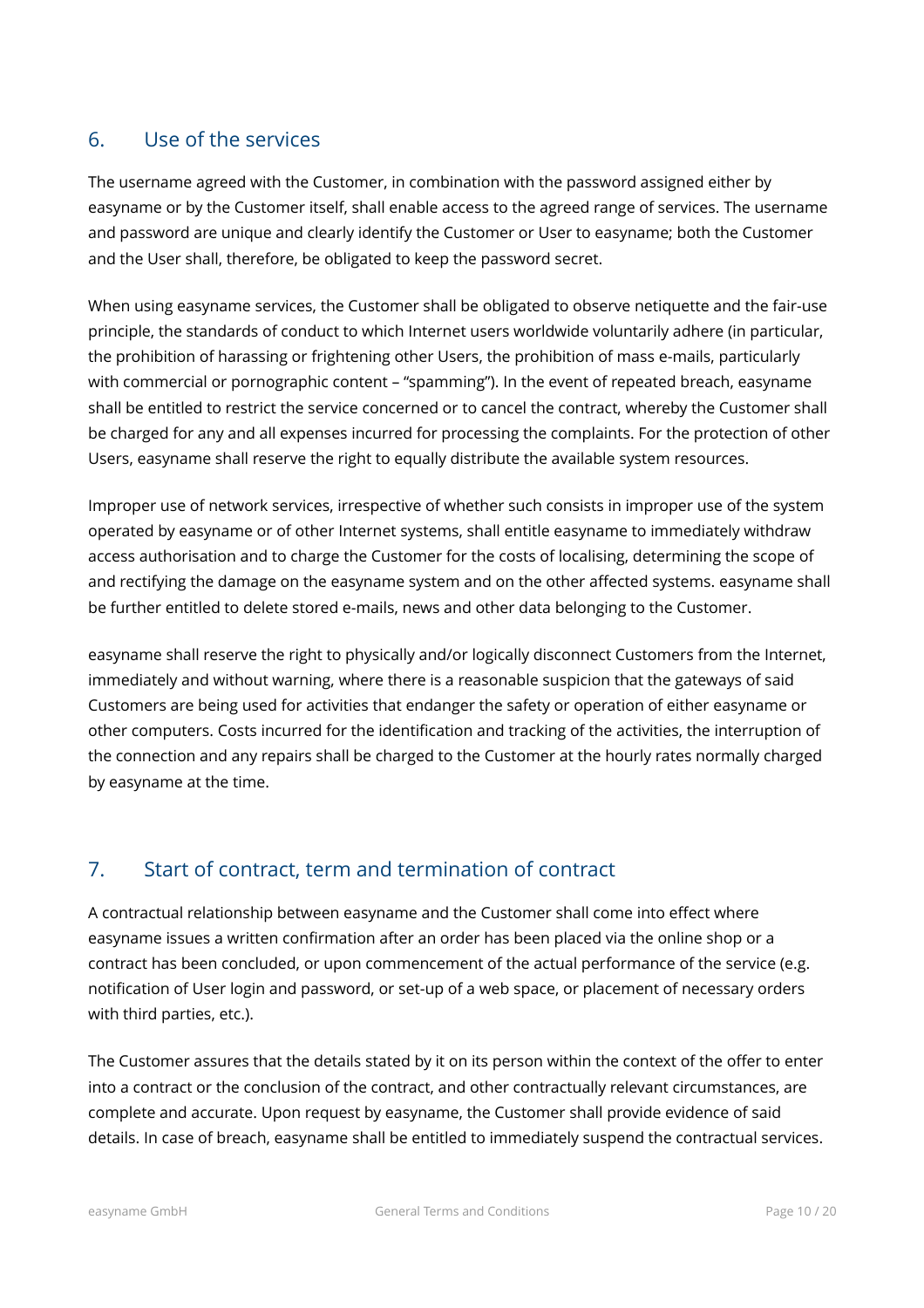A separate contract shall be concluded for each product or service, meaning that, in the event of cancellation or revocation, each position must be separately cancelled or revoked.

## <span id="page-10-1"></span>7.1. Term of contract for all products except Domain products

Unless otherwise agreed, the minimum term of contract for easyname products shall be 3 months, or align with the billing period stipulated in the online shop where such is longer than 3 months. The contract shall be automatically renewed by a further 3 months or by the original term of contract where such automatic renewal has not been deactivated in the control panel.

Where no payment method that allows for an automatic renewal of the product has been provided and where there is otherwise an insufficient credit level (see 'Payment of fees and terms of payment'), easyname shall be entitled to unilaterally terminate the contract at the end of the period for which services have been paid for.

## <span id="page-10-0"></span>7.2. Term of contract for Domain products

The minimum term of contract according to the website, however no less than 12 months, shall apply for Domain products, unless a different term of contract has been agreed. The contract shall be automatically renewed by a further 12 months unless said contract is terminated in writing at least 42 days prior to expiration of the contract. Written notices of Domain cancellation shall require the signature of the Domain Holder at all times. Where the Customer is not identical to the Domain Holder, the former shall obtain the necessary signatures from the Domain Holder and forward these to easyname.

For the purpose of simplicity, easyname may offer other forms and periods of notice for the cancellation of Domains (e.g. cancellation in the account settings); such do not, however, form an integral part of the contract and can be retracted by easyname without notice at any time.

Where no payment method that allows for an automatic renewal of the Domain has been provided and where there is otherwise an insufficient credit level, the contract between the Customer and easyname shall expire at the end of the period for which services have been paid for. Express reference is made to the fact that a payment obligation may continue to exist between the Domain Holder and the Registry of the respective top level Domain.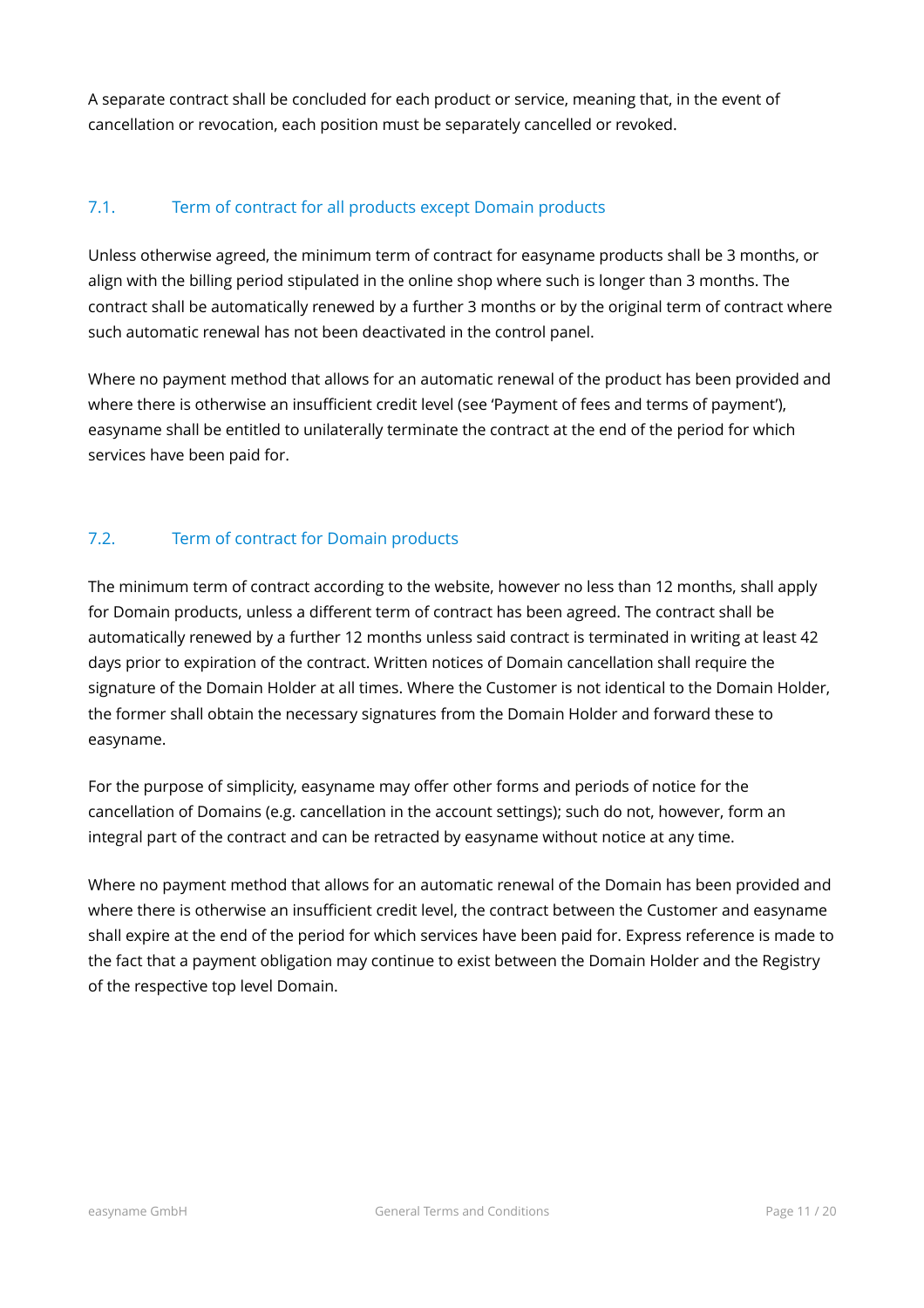# <span id="page-11-1"></span>8. Right of withdrawal for Consumers

## <span id="page-11-0"></span>8.1. General withdrawal information

#### Withdrawal within the meaning of the Consumer Protection Act (CPA)

The CPA makes no provision for a right of withdrawal within the meaning of Section 3(3)4 CPA for contracts that are subject to the Distance Selling Regulations (DSR).

Contracts between easyname and Consumers are generally concluded via the easyname online shop or other distance selling media and are therefore subject to the DSR, provided such contracts are for an amount of at least € 50.

Further, the CPA makes no provision for a right of withdrawal if the Consumer has initiated the conclusion of the contract itself or in the physical absence of and under no pressure from the trader.

#### Withdrawal within the meaning of the Distance Selling Regulations (DSR)

Consumers may withdraw from concluded contracts within 14 days without stating a reason in accordance with the DSR. The withdrawal period shall commence upon receipt of the order confirmation (invoice) and the terms and conditions of contract (GTC). Documents relevant to the contract shall be sent to the e-mail address provided by the Customer during the order process.

easyname expressly points out that the right of withdrawal shall no longer exist where the Customer wishes the contract to be performed immediately. This shall include, in particular:

- requested work (e.g. repairs to software and hardware) to be carried out on Customer devices or products
- requested changes to the specifications of Customer devices or products
- the transferring of Domains

Further, there shall be no right of withdrawal

• for goods that have been produced according to Customer specifications or that have been clearly tailored to personal requirements.

#### Form of notice of withdrawal

The notice of withdrawal shall be sent to the address stated in the Legal Notice (e-mail or letter) and does not require any particular form; it shall be deemed to have been submitted in a timely manner if sent within the period of notice.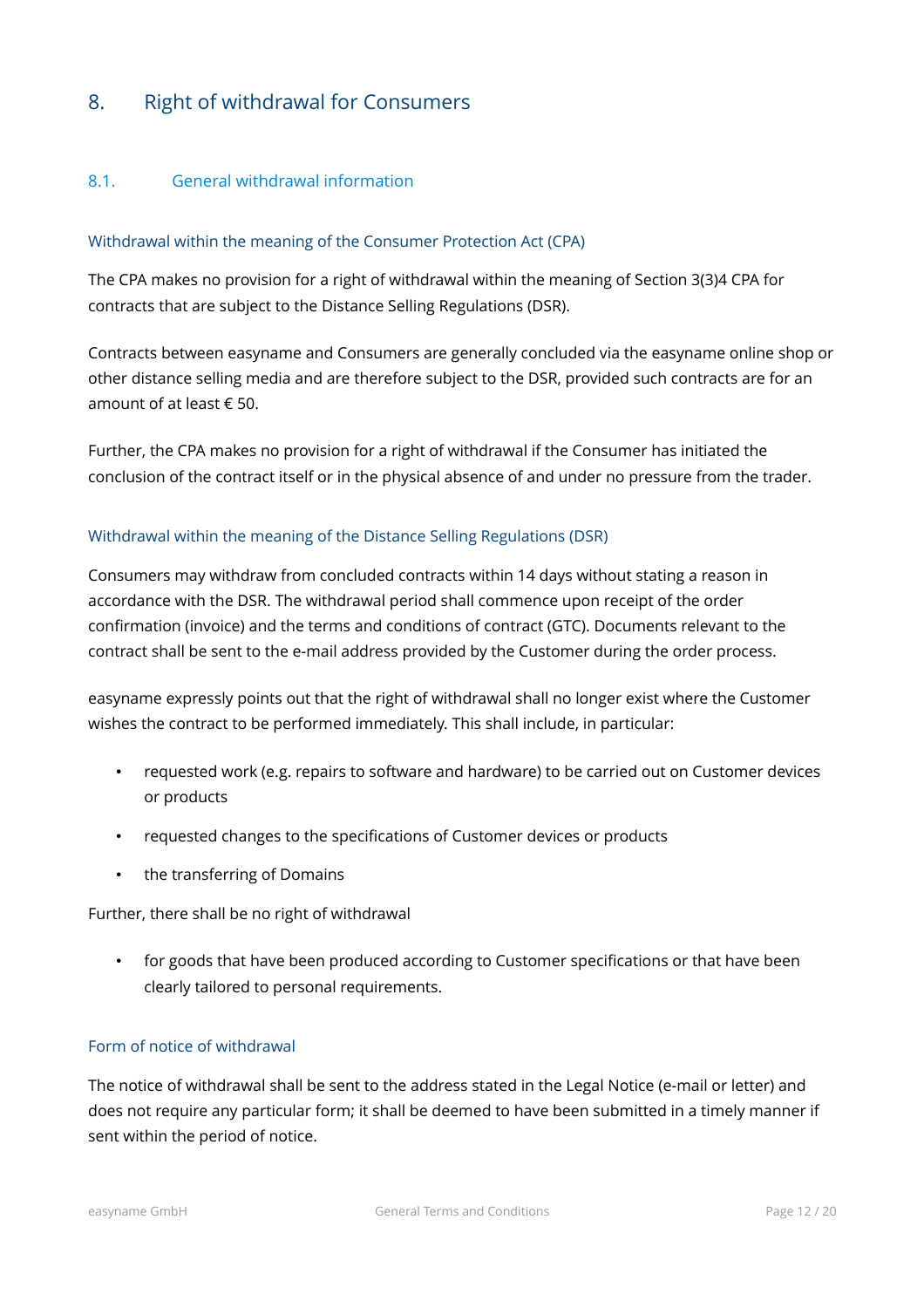## <span id="page-12-2"></span>8.2. Particularities with regard to withdrawal from service contracts

If the Customer requires the contract for the service to commence during the withdrawal period (Section 10 DSR), it shall, in the event of a withdrawal, bear the *pro rata* costs and, in particular, the onetime set-up costs (Section 16 DSR). It shall be assumed that such an immediate commencement of the contract is required where payment is made immediately.

## <span id="page-12-1"></span>8.3. Particularities with regard to withdrawal from Domain registrations (except .at Domains)

Upon completing the order process and paying for the items in the shopping cart, the Customer hereby immediately authorises easyname to concurrently register the favoured personalised Domain names. It is only possible to withdraw from Domain registrations as long as the Domain has not yet been successfully registered with the Registry.

Upon successful registration it is hereby determined that, due to the inherent nature of Domains, no *pro rata* costs can be reimbursed in the event of a withdrawal pursuant to Section 16 DSR where the contract commences immediately as requested by the Consumer, as all significant costs are directly connected with the registration and/or transfer of the Domain.

easyname also expressly refers to the fact that, with regard to the right of withdrawal for Consumers, state law and/or the provisions and guidelines for registration of the countries of origin of the respective Domain extension must also be taken into consideration; this means that there may be no right of withdrawal if the country of origin providing the Domain does not allow for a right of withdrawal for Consumers. Even in the case of immediate withdrawal as expressly requested by the Customer and the deletion of the Domain associated with this, it is possible that this Domain cannot technically be deleted.

# <span id="page-12-0"></span>9. Premature termination of contract on the part of easyname

easyname shall be entitled to withdraw from the contract if:

- the Customer is in default of due payments, either in whole or merely in part, despite receiving a qualified reminder and being granted a period of grace of 14 days.
- the Customer is repeatedly or intentionally in breach of fundamental provisions of the contract or these GTC.
- composition, insolvency or preliminary proceedings have been initiated over the assets of the Customer, or the initiation of such proceedings has been dismissed due to the lack of sufficient assets to cover costs.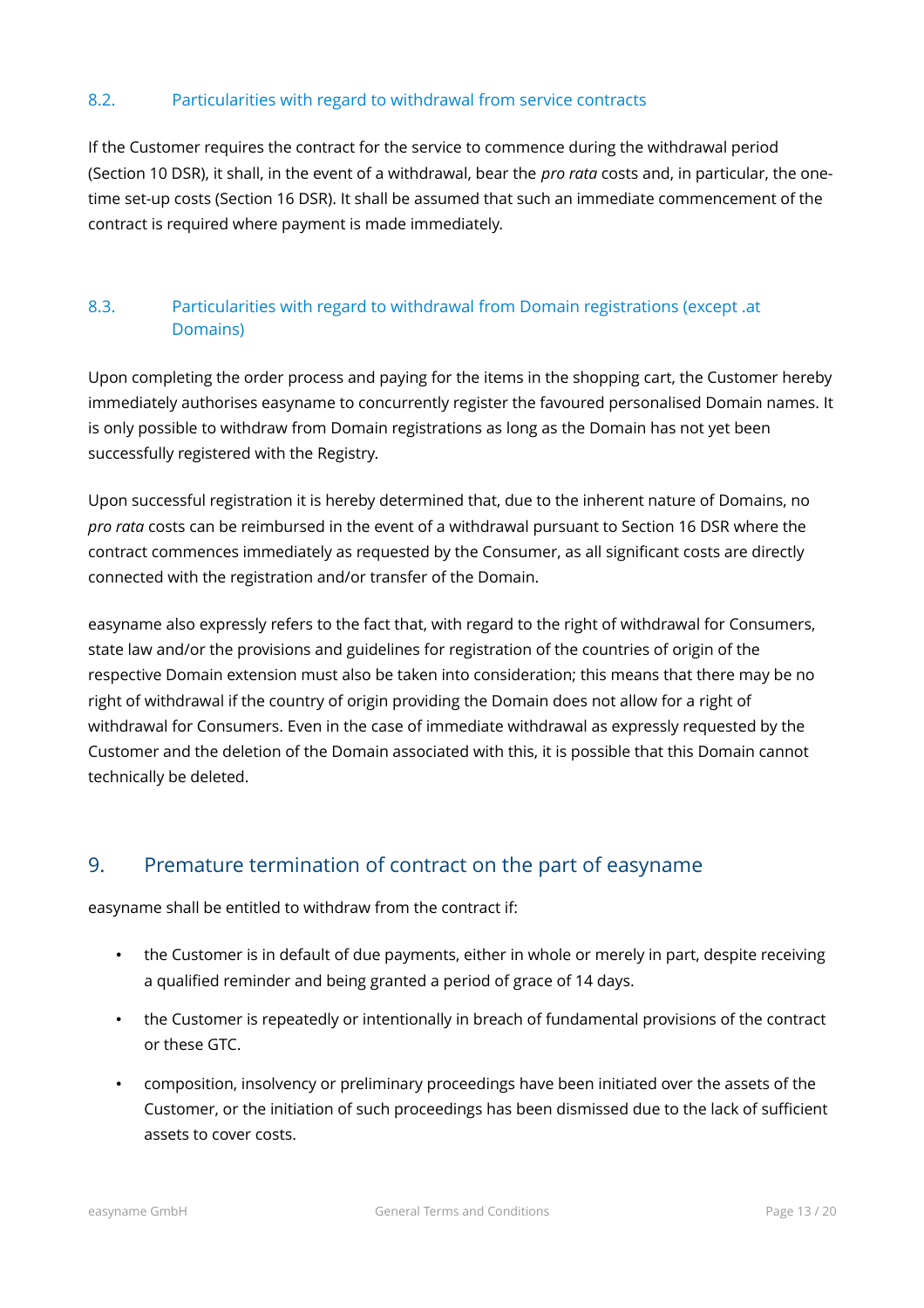- the Customer has, when concluding the contract, provided incorrect information or concealed circumstances, the knowledge of which would have prevented easyname from concluding the contract.
- performance of the delivery or the start or continuation of the service is rendered impossible or, despite a reasonable period of grace, is further delayed for reasons for which the Customer is responsible.
- the Customer repeatedly breaches the rules of "netiquette" and the generally accepted standards of network use, including unsolicited advertising and spamming (e.g. aggressive direct mailing), and the use of services to convey threats, obscenities, and harassment or to harm other participants.
- the Customer has a disproportionally high amount of data transfer in relation to the data volume agreed with it and/or the memory capacity actually used.
- web-hosting Customers repeatedly use a disproportionally high number of system resources, despite receiving a warning, thereby adversely affecting other Customers.
- there is reasonable doubt about the accuracy of the account details provided by the Customer (fake data).
- payment for purchased products is retroactively cancelled.
- it can be assumed that the purchased products are used for fraudulent activities (e.g. phishing sites).

In the event of premature termination of the contract, for any reason whatsoever, for which easyname is not responsible and which lies within the Customer's sphere of influence, easyname shall promptly be due a lump-sum compensation in the amount of the contractual remuneration to which it is entitled at the time of withdrawal from the contract until such time as the originally agreed term of contract expires, payable from the day on which the contract is terminated and irrespective of fault on the part of the Customer. Where payment is made in advance, easyname shall thus be entitled to retain any remuneration already received for services.

# <span id="page-13-0"></span>10. Payment of fees amd terms of payment

With easyname, all fees are to be paid in advance (prepayment) in the form of "credit"; services are purchased with this credit. If the credit balance has not been adequately replenished by the final day of the termination period, easyname shall reserve the right not to renew contracts for services and Domains and, where applicable, to authorise the deletion of such.

The credit balance must be adequately replenished in such good time as to ensure that the timely allocation of the amounts to the correct Customer account is in all events guaranteed – a lead time of up to 5 banking days must therefore be allowed for, particularly for bank transfers. Express reference is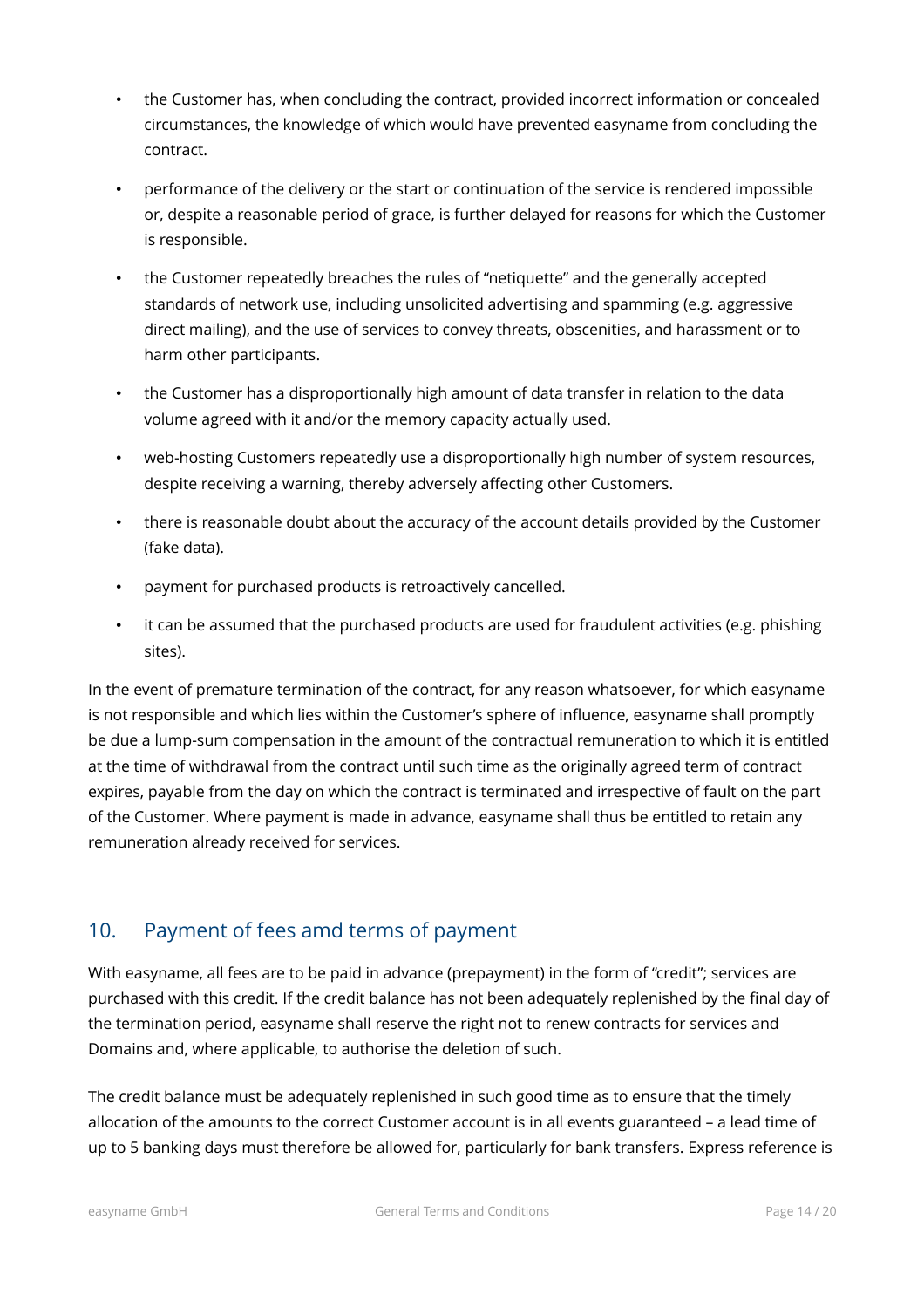also made to the fact that transfers with no reference or with an incorrect reference (transaction number) can occasionally lead to the delayed availability of credit or the general inability to allocate credit amounts to an account.

Invoices shall be sent solely in electronic form to the e-mail address specified for the Customer account. Invoices shall also be available for download in the Customer account. The Customer shall be solely responsible for ensuring that the Customer details (billing address, e-mail address, telephone number, etc...) are correct and shall carry out any non-standard maintenance itself.

In cases of payment default (payment reversal), easyname shall be entitled to additionally charge any and all costs and expenses ensuing from this, as well as the default interest customary in banking; easyname shall also be entitled to instruct a debt collection agency to collect the outstanding claims at the expense of the debtor.

Where there is a negative credit balance on the account, easyname shall be entitled to temporarily block access to the services.

easyname shall be entitled to increase the prices upon advance written notice at any time with a period of notice of 6 weeks. The new prices shall apply where the Customer does not object to such within six weeks. The contractual relationship shall then be continued subject to the new conditions/prices. If the Customer objects in a timely manner, both parties shall be entitled to duly terminate the contract with a period of notice of one month to the end of the month.

Unless agreed otherwise, easyname shall have the right to increase the monthly service fee, no earlier than twelve months after the date of entry into force, by the higher of the specified values:

- by 3 percent or
- by the percentage increase on the basis of the Austrian Consumer Price Index (CPI) or
- by the percentage increase of the collective wage agreement for employees in companies offering services in the automatic data processing and information technology sector.

The non-exercise of the right to adjust prices shall not constitute a waiver of future adjustments. Index adjustments to the fees shall not entitle the Customer to terminate the contract without due notice.

# <span id="page-14-0"></span>11. Special provisions for Domain registrations

easyname shall charge fees for the registration of Domains according to the price list. easyname shall not be obligated to check the admissibility of the Domain, for example in terms of trademark or brand name. The Customer hereby declares that it shall observe the relevant statutory provisions and, in particular, that it shall not infringe the trademark rights of others and shall indemnify and hold easyname entirely harmless in this regard. The purpose of the agreement reached between easyname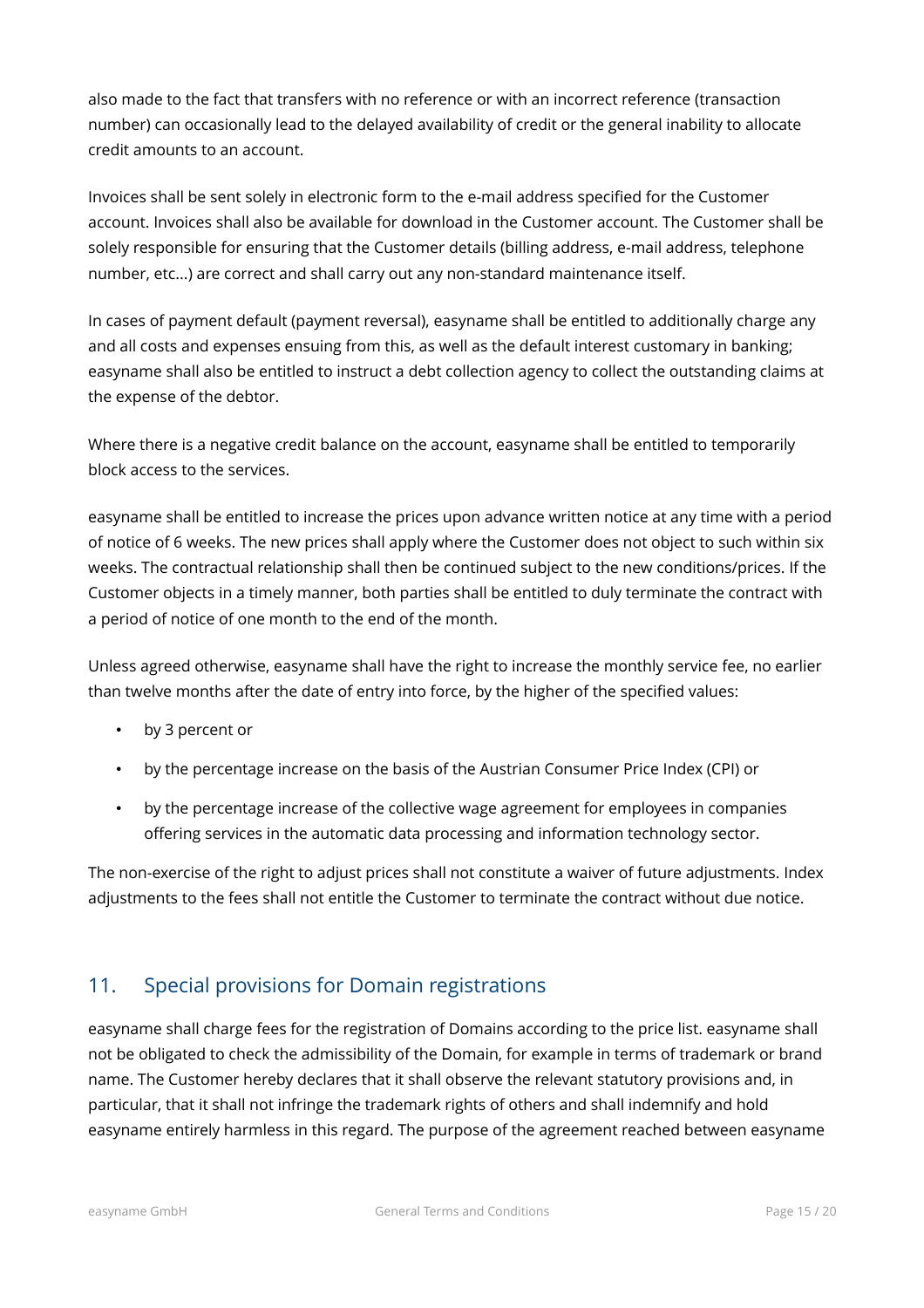and the Customer is to register a Domain for the Customer with the requested extension, i.e. under the requested top level Domain, where technically feasible and subject to availability. The Customer and the Domain Holder shall comply not only with these General Terms and Conditions of Business, but also with all the terms and conditions of the respective Registrar and the respective Registry. easyname shall, at its own discretion, specify the relevant Registration Partner (Registry, Registrar) and may also change this at any time, where possible, on behalf of the Customer.

The registered Domain Holder is the legal owner of a Domain. Any change of ownership or transfer on behalf of the owner may only be made with the owner's consent. easyname shall reserve the right to temporarily block Domains or to reverse any change of ownership where there is reasonable doubt whether such transactions were performed at the request of the Domain Holder.

easyname expressly points out at this stage that any breach of the terms and conditions of registration of the respective Registry may result in a deactivation or deletion of the Domain concerned, over which easyname has no control.

easyname shall reserve the right to delete Domains that have been registered using obviously fake data. In such cases, there shall be no entitlement to reimbursement of the registration fee.

## <span id="page-15-0"></span>11.1. Special provisions for .at Domains

An .at Domain is a globally unique, distinct and, in due consideration of the registration guidelines, freely selectable name on the Internet under the top level Domain .at. A Domain can be used for web, e-mail or FTP services, for example. With the registration of an .at Domain, the Domain Holder concludes a contract with nic.at GmbH as the central Registry. This shall also apply if the Domain Holder has ordered its Domain from a Provider/Registrar and billing is performed by said Provider/Registrar.

easyname is a Registrar approved by nic.at Internet Verwaltungs- Betriebsgesellschaft m.b.H. (in short: nic.at), officially listed on the nic.at website. easyname shall act solely as an agent in this contractual relationship. In terms of the Domain, the general terms and conditions of business and registration guidelines of nic.at shall therefore apply:

- <https://www.nic.at/en/service/legal-information/terms-conditions/>
- <https://www.nic.at/en/service/legal-information/registration-guidelines/>

easyname shall act as account centre (unless otherwise agreed), in respect of the Domain managed by nic.at, for the term of this contract.

According to the nic.at Registrar Agreement, easyname shall reserve the right to withdraw its function as invoice recipient and Domain manager by means of the "billwithdraw" transaction, thereby releasing itself from the payment obligation with regard to future payments for the Domain. The Customer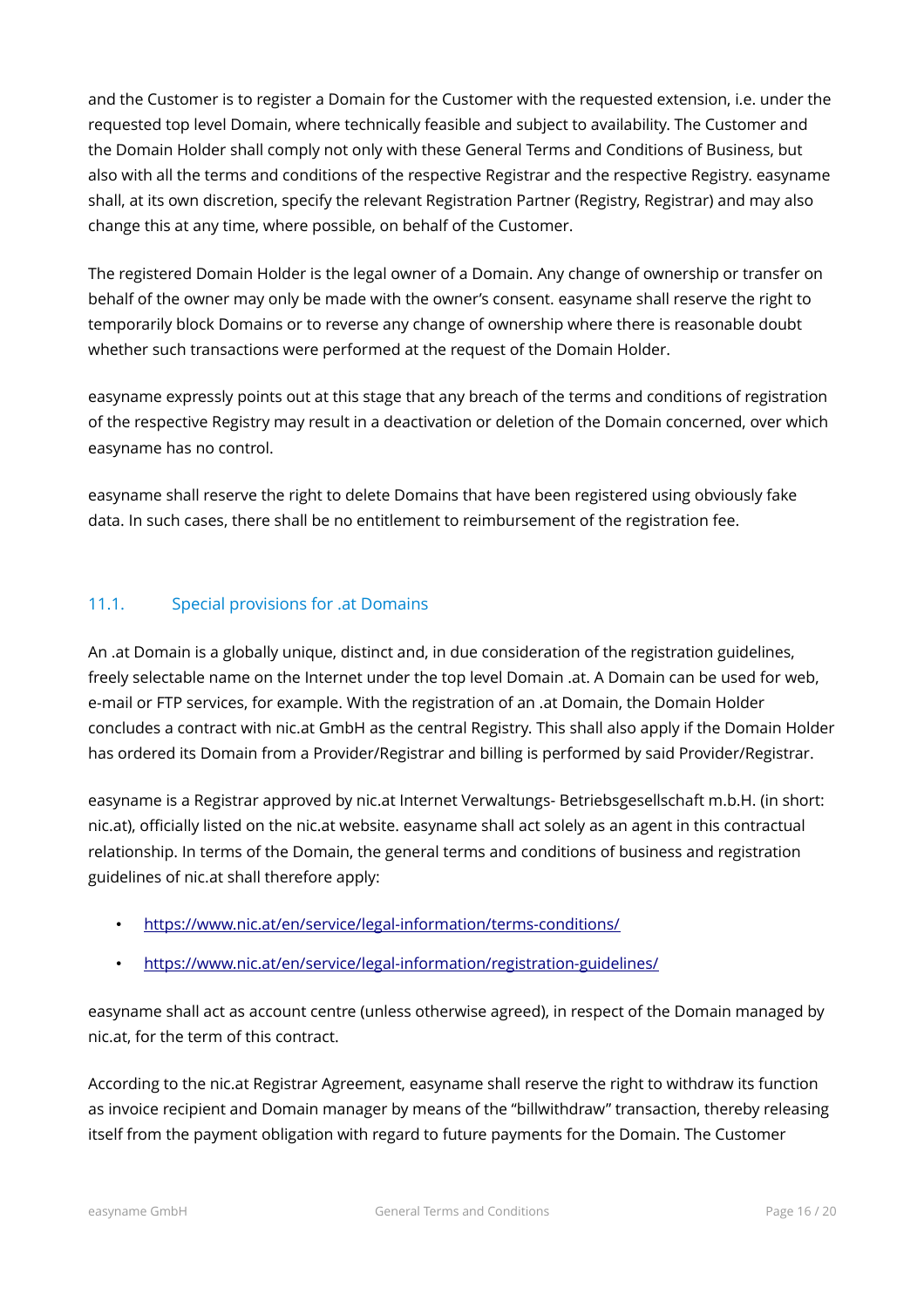acknowledges that the contract between the Customer and nic.at shall not end automatically if the contract with easyname is terminated, but that the Customer must in fact expressly terminate the contract with nic.at.

In such cases the nic.at prices shall apply; these can be viewed at [https://www.nic.at/en/service/domain-registration/fees/.](https://www.nic.at/en/service/domain-registration/fees/)

nic.at shall directly, and without human interaction, delegate a Domain after a technically correct electronic application has been submitted by the Provider/Registrar. The rate at which the Provider/Registrar processes the prospective Domain Holder's order and forwards this to nic.at depends on said Provider/Registrar's terms and conditions, e.g. whether the Provider/Registrar requires advance payment from its Customer.

From a legal point of view, a Domain contract is a mixed contract (both a contract for works and services and a service agreement). The registration contract is an indefinite contract which only expires upon cancellation of the Domain. This means that the payment obligation expires only when the contract has been terminated. Domains shall be billed annually, according to the period of service provision. This period shall commence on the date on which the Domain is delegated and shall last one year.

The Domain Holder may cancel the Domain at any time with immediate effect or at the end of the period of service provision. Notice of cancellation must be submitted directly to nic.at at least one day before the new period of service provision commences. The Domain may be cancelled directly with easyname; notice of cancellation must, however, be received by easyname at least 14 days before expiry. easyname shall inform nic.at of this accordingly.

There shall be no entitlement to the reimbursement of credit that has not been used; this shall also apply even if cancellation is effective before the current period of service provision ends.

| Company        | nic.at GmbH                                       |  |
|----------------|---------------------------------------------------|--|
| <b>Address</b> | Jakob-Haringer-Straße 8/V, 5020 Salzburg, Austria |  |
| Tel.           | +43/662/46 69-0                                   |  |
| Fax            | +43/662/46 69-29                                  |  |
| E-mail         | service@nic.at                                    |  |
| Website        | www.nic.at                                        |  |

## nic.at contact details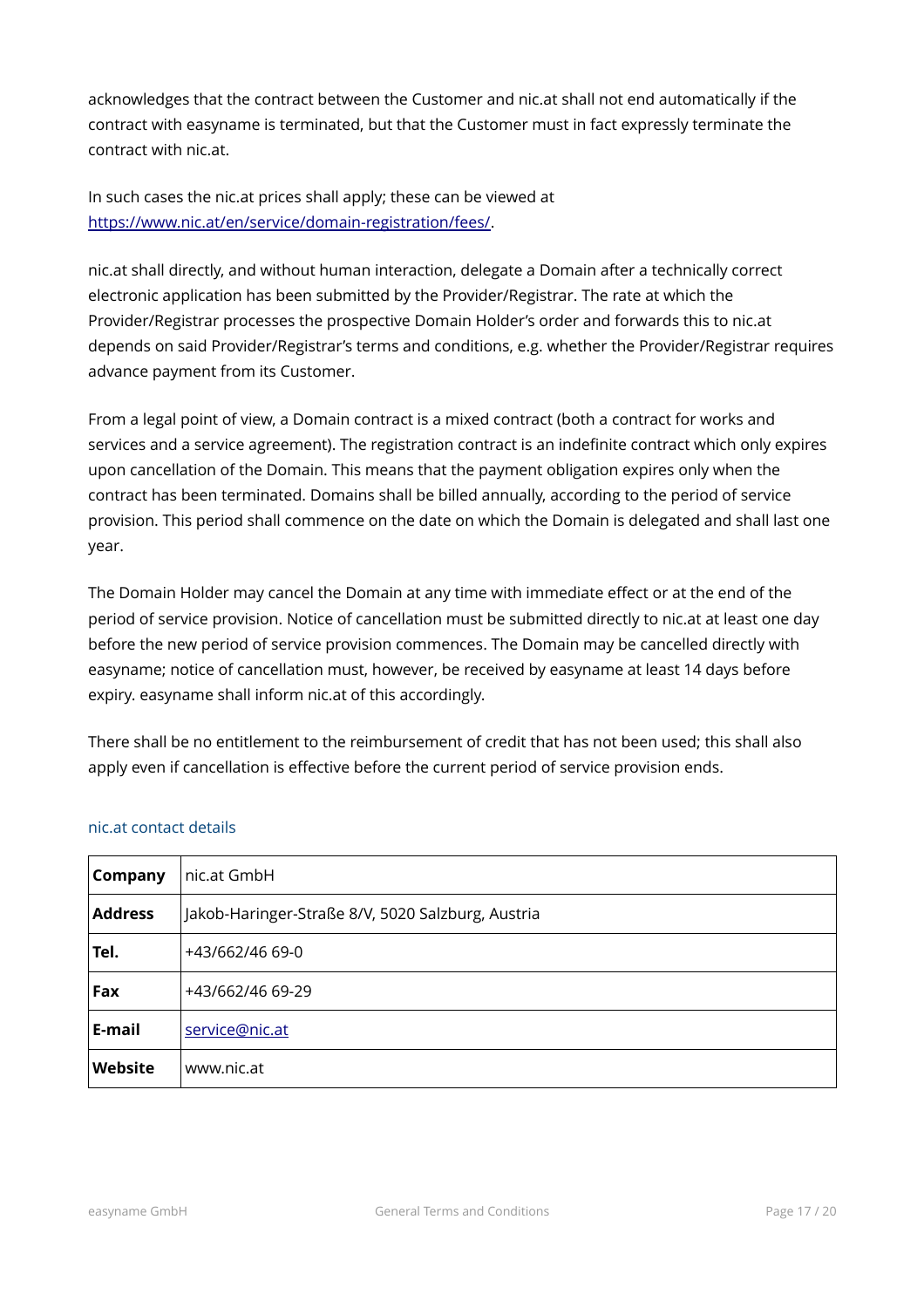#### Any complaints about nic.at?

Any complaints about nic.at must be addressed to the nic.at service department (tel.: +43/662/4669- 840 or by e-mail: service@nic.at). The service hours are Monday to Friday (except on statutory public holidays in Austria) from 8 a.m. – 6 p.m.

#### <span id="page-17-1"></span>11.2. Special provisions for .de Domains

The DENIC terms and conditions of registration, the DENIC registration guidelines, and the DENIC direct price list shall apply in addition to these GTC.

- <https://www.denic.de/en/domain-guidelines/>
- <https://www.denic.de/en/domain-terms-and-conditions/>

Insofar as the Customer acts as a Sub-Provider/Reseller, it hereby assures that it shall provide its Customers with the DENIC terms and conditions of registration, registration guidelines, and direct price list. It shall clearly point out that the Domain registration is a separate contract between the Customer and DENIC eG, for which the DENIC direct price list shall apply, only by way of exception, for the purpose of permanently protecting the Domain ownership, should the respective Internet service provider fail to meet its payment obligations to DENIC eG.

## <span id="page-17-0"></span>11.3. Special provisions for generic Domain extensions (e.g. .com, .net, .org, .info, .biz, .name Domains, …)

The Customer shall accept the ICANN guidelines (https://www.icann.org/) and, where applicable, the guidelines and terms and conditions of registration of the organisation authorised to assign the respective Domain, in particular in case of dispute regarding the Domain due to breach of trademark, brand or other industrial property rights. A transfer of the Domain to another Registrar within the first 60 (sixty) days after first-time registration or transfer shall be excluded.

The "Uniform Domain Name Dispute Resolution Policy" of ICANN (UDRP) shall apply:

• <http://www.icann.org/en/dndr/udrp/policy.htm>

Further, reference is made to the special provisions for the accuracy of ICANN's WHOIS data:

- <https://www.icann.org/news/advisory-2002-05-10-en>
- <https://www.icann.org/news/advisory-2003-04-03-en>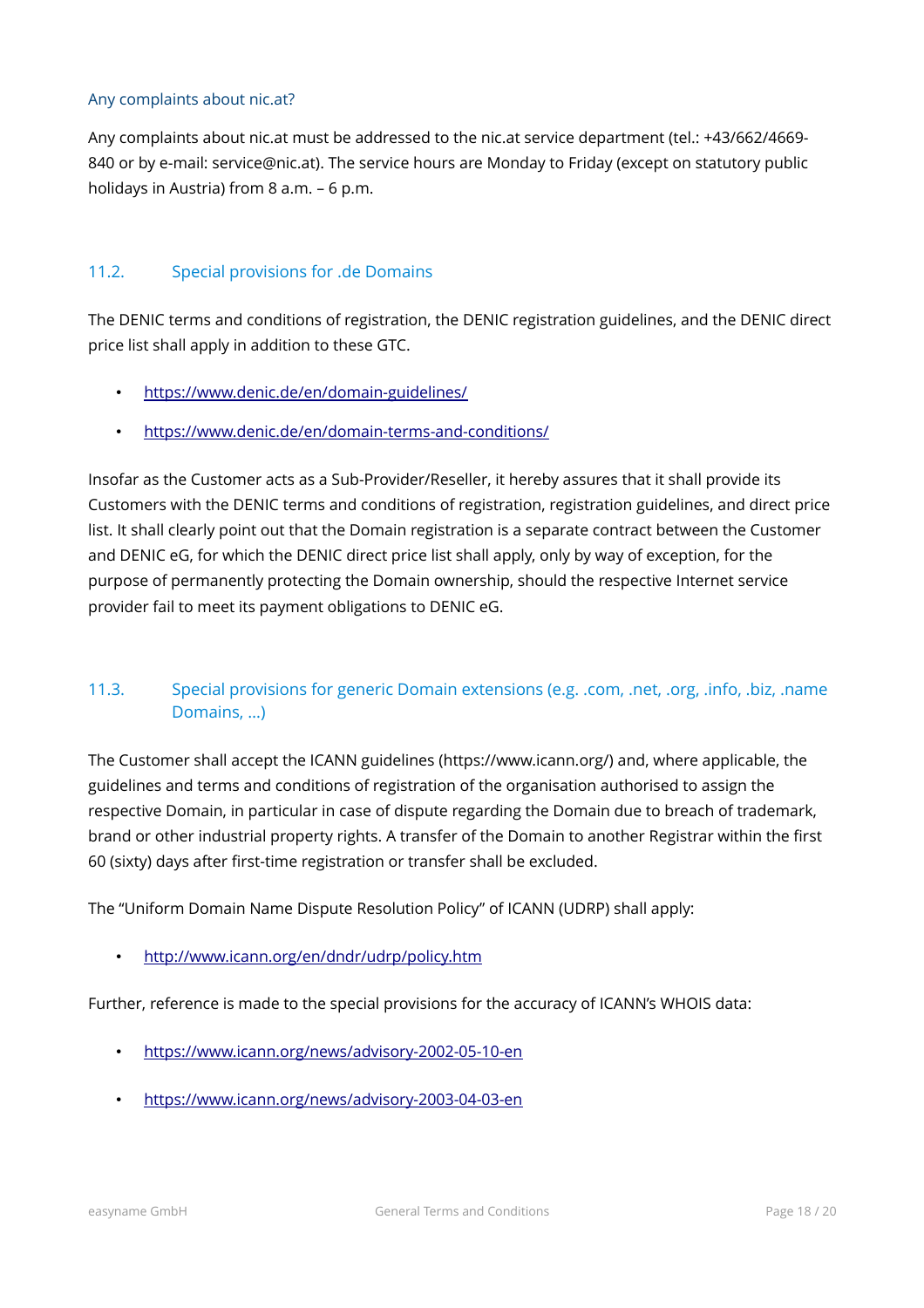#### Designated representative

The Domain Holder expressly authorises easyname to carry out alterations to the data of the Domain Holder on behalf of the Domain Holder. This shall include all major alterations (typographic and nontypographic) to the Domain Holder's contact details such as name, company name and e-mail address.

#### Objection to the 60-day transfer block

The Domain Holder expressly objects to the 60-day transfer block following a major alteration to the Domain Holder's details.

## <span id="page-18-0"></span>11.4. Special provisions for Domain Resellers

A Reseller orders Domains through easyname on behalf of its Customer and passes these on to its own Customers/third parties. Where no separate Reseller agreement has been concluded, any Customer who does not order and register Domains on its own behalf is a Reseller.

easyname charges expenses not directly to the Domain Holder or recipient of the services but to the Reseller. The Reseller shall ensure that its Customers comply with all of the conditions imposed by easyname and the respective Registries.

Where Customers of the Reseller are in default of payment, easyname shall be held harmless. The contact person for easyname for all cases concerning Domains and hosting services of the Reseller shall be the Reseller.

The Reseller assures easyname that it shall provide its Customer with all registration provisions, terms and conditions, and guidelines that concern the respective top level Domain, as well as easyname's GTC.

The Reseller shall be liable to easyname for all damage incurred by it in connection with its activities within the registration system. The Reseller shall be obligated to indemnify and hold easyname harmless in the event of claims from third parties due to a breach of rights, even if the circumstance giving rise to such claims was caused by mere slightly negligent acts on the part of the Reseller. easyname shall also be indemnified and held harmless from the costs of appropriate legal representation. Acts by vicarious agents or other aides shall be deemed equivalent to acts by Resellers. For the term of this contract, the Reseller shall assume liability for all Domains for which it is billed in the event that outstanding payments are not settled. In the event that the outstanding and due payments are not settled in full for reasons for which the Reseller is responsible, the Reseller shall bear any and all own and third-party expenses incurred as a result of this.

The Reseller shall be liable to easyname for any and all disadvantages suffered due to a breach of these General Terms and Conditions of Business. This shall include the costs of defence against any third